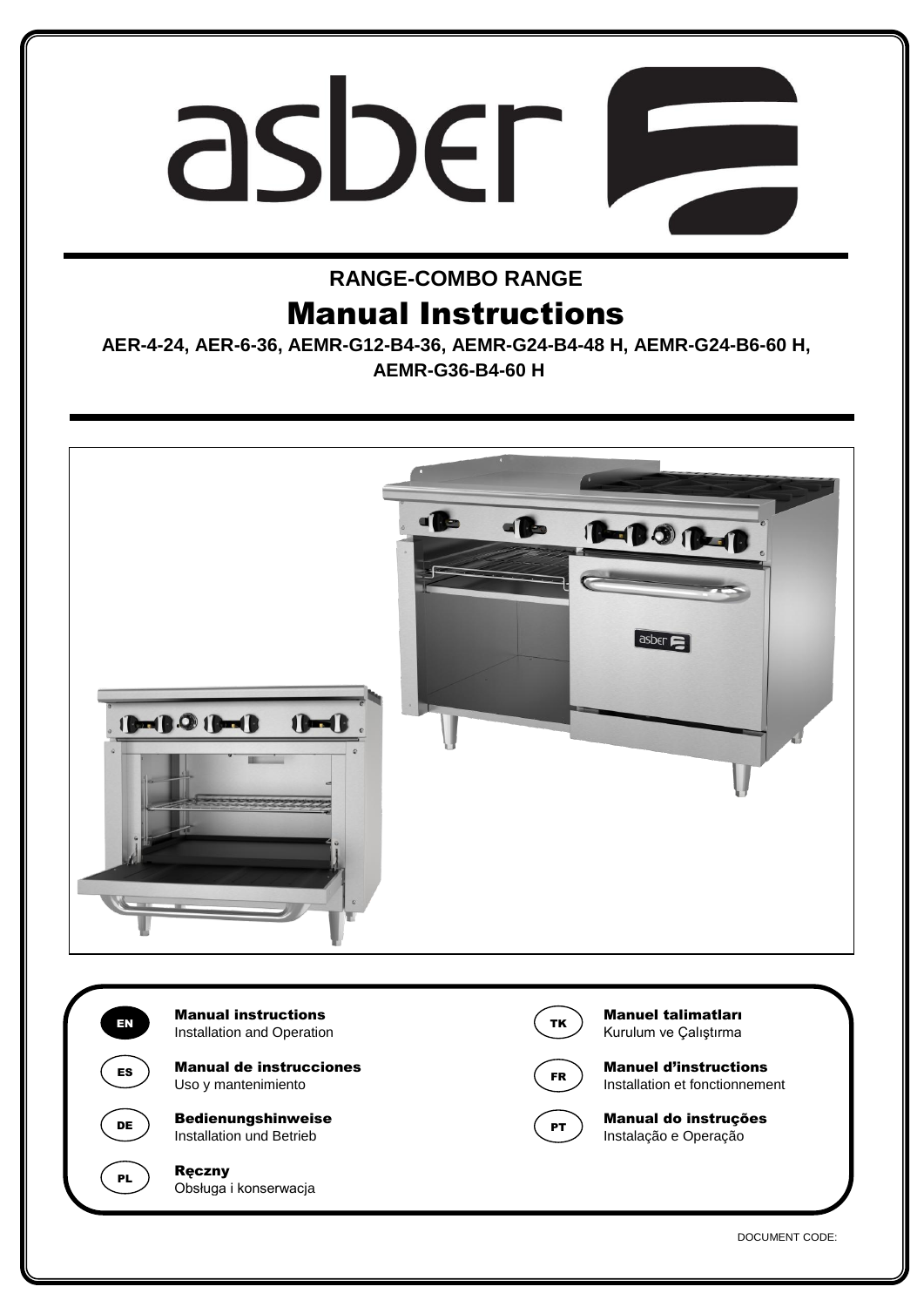# **INDEX**

## **ENGLISH**

| 1.1   |  |  |  |  |  |  |
|-------|--|--|--|--|--|--|
| 1.2   |  |  |  |  |  |  |
| 1.3   |  |  |  |  |  |  |
|       |  |  |  |  |  |  |
| 2.1   |  |  |  |  |  |  |
| 2.2   |  |  |  |  |  |  |
| 2.3   |  |  |  |  |  |  |
| 2.3.1 |  |  |  |  |  |  |
| 2.3.2 |  |  |  |  |  |  |
| 2.4   |  |  |  |  |  |  |
| 2.4.1 |  |  |  |  |  |  |
| 2.4.2 |  |  |  |  |  |  |
| 2.4.3 |  |  |  |  |  |  |
| 2.4.4 |  |  |  |  |  |  |
| 2.5   |  |  |  |  |  |  |
| 2.6   |  |  |  |  |  |  |
| 2.7   |  |  |  |  |  |  |
|       |  |  |  |  |  |  |
| 3.1   |  |  |  |  |  |  |
| 3.2   |  |  |  |  |  |  |
| 3.3   |  |  |  |  |  |  |
| 3.4   |  |  |  |  |  |  |
| 3.5   |  |  |  |  |  |  |
| 3.5.1 |  |  |  |  |  |  |
| 3.6   |  |  |  |  |  |  |
| 4.1   |  |  |  |  |  |  |
| 4.1.1 |  |  |  |  |  |  |
|       |  |  |  |  |  |  |
| 4.1.2 |  |  |  |  |  |  |
|       |  |  |  |  |  |  |
| 5.1   |  |  |  |  |  |  |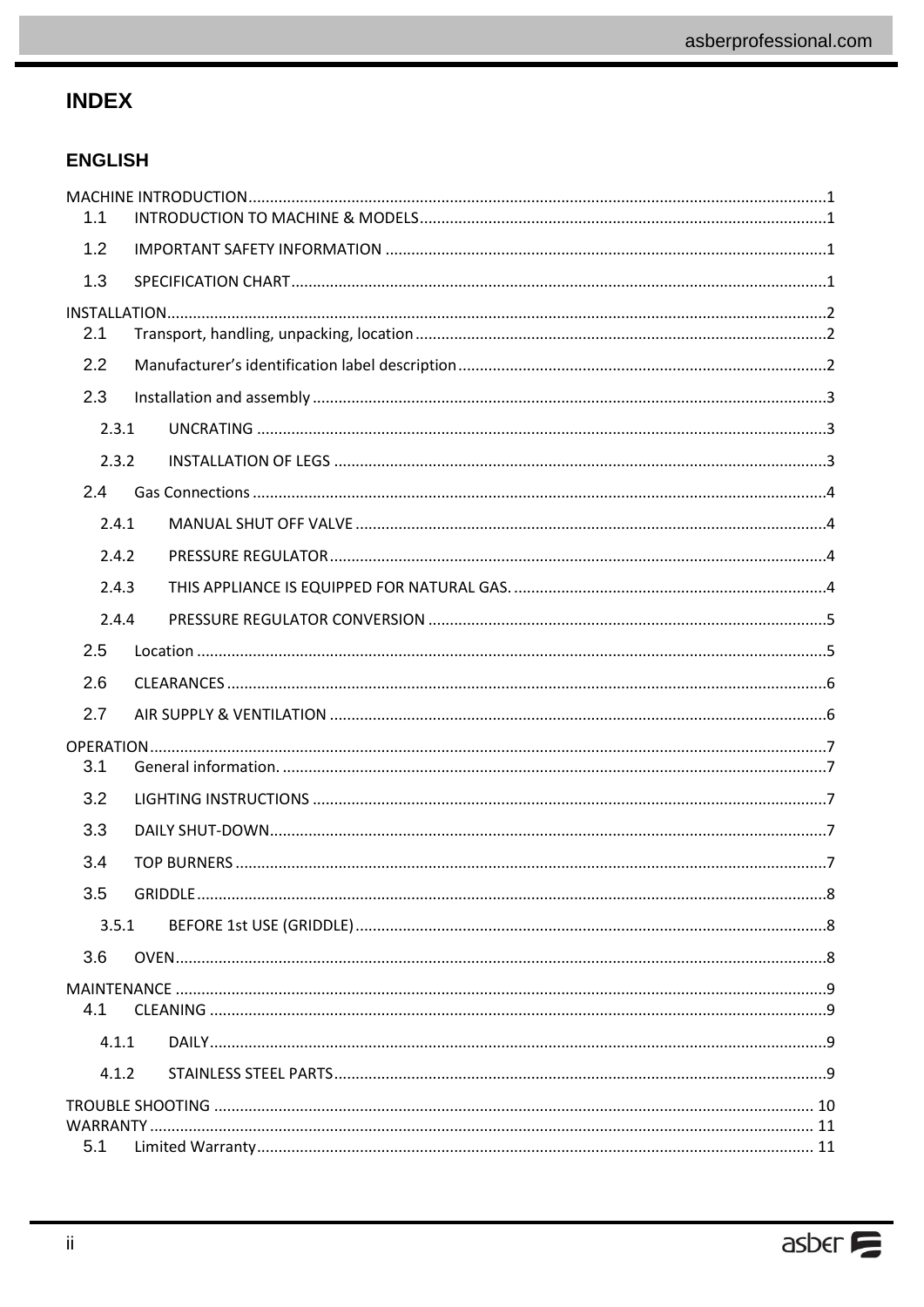# <span id="page-2-0"></span>MACHINE INTRODUCTION

## <span id="page-2-1"></span>**1.1** INTRODUCTION TO MACHINE & MODELS

All equipment manufactured by ASBER. is for use with the type of gas specified on the rating plate and for installation will be in accordance with National Fuel Gas Code ANSI Z223.1 (latest edition)

Instruction to be followed in the event the user smells gas shall be posted in a prominent location.

This information shall be obtained by consulting the local gas supplier.

#### **PLEASE RETAIN THIS MANUAL FOR FUTURE REFERENCES.**

This equipment is design engineered for commercial use only

## <span id="page-2-2"></span>**1.2** IMPORTANT SAFETY INFORMATION



**WARNING: Improper installation, adjustment, alteration, service or maintenance can cause property damage, injury or death. Read the installation, operating and maintenance instructions thoroughly before installing or servicing this equipment.**



**FOR YOUR SAFETY: Do not store or use gasoline or other flammable vapors or liquids in the vicinity of this or any other appliance.**

| <b>MODEL</b>     | BTU'S LP AT 10" W.C.                     |                  | <b>ORIFICE</b><br><b>SIZE LP</b> | BTU'S NG AT 5" W.C.                      |                  | <b>ORIFICE</b><br><b>SIZE NG</b> | <b>BURNERS</b>  |
|------------------|------------------------------------------|------------------|----------------------------------|------------------------------------------|------------------|----------------------------------|-----------------|
|                  |                                          |                  | <b>OVENS</b>                     |                                          |                  |                                  |                 |
| AER-4-24         | <b>OPEN BURNER</b><br><b>OVEN BURNER</b> | 23,000<br>32,000 | 54<br>54                         | <b>OPEN BURNER</b><br><b>OVEN BURNER</b> | 30,000<br>32,000 | 40<br>40                         | 4               |
| AER-6-36         | <b>OPEN BURNER</b>                       | 23,000           | 54                               | <b>OPEN BURNER</b>                       | 30.000           | 40                               | $6\phantom{1}6$ |
|                  | <b>OVEN BURNER</b>                       | 32,000           | 54                               | <b>OVEN BURNER</b>                       | 32,000           | 40                               | $\mathbf{1}$    |
| AER-G24-24 H     | <b>GRILDDLE BURNER</b>                   | 23,000           | 54                               | <b>GRILDDLE BURNER</b>                   | 24.000           | 44                               | 2               |
|                  | <b>OVEN BURNER</b>                       | 32.000           | 54                               | <b>OVEN BURNER</b>                       | 32,000           | 40                               | 1               |
| AER-G36-36 H     | <b>GRILDDLE BURNER</b>                   | 23,000           | 54                               | <b>GRILDDLE BURNER</b>                   | 24,000           | 44                               | 3               |
|                  | <b>OVEN BURNER</b>                       | 32,000           | 54                               | <b>OVEN BURNER</b>                       | 32,000           | 40                               | $\mathbf{1}$    |
| AEMR-G12-B4-36   | <b>OPEN BURNER</b>                       | 23,000           | 54                               | <b>OPEN BURNER</b>                       | 30.000           | 40                               | 4               |
|                  | <b>GRILDDLE BURNER</b>                   | 23,000           | 54                               | <b>GRILDDLE BURNER</b>                   | 24,000           | 44                               | 1               |
|                  | <b>OVEN BURNER</b>                       | 32,000           | 54                               | <b>OVEN BURNER</b>                       | 32,000           | 40                               | 1               |
| AEMR-G24-B4-48 H | <b>OPEN BURNER</b>                       | 23,000           | 54                               | <b>OPEN BURNER</b>                       | 30,000           | 40                               | $\overline{4}$  |
|                  | <b>GRILDDLE BURNER</b>                   | 23,000           | 54                               | <b>GRILDDLE BURNER</b>                   | 24,000           | 44                               | $\overline{2}$  |
|                  | <b>OVEN BURNER</b>                       | 32.000           | 54                               | <b>OVEN BURNER</b>                       | 32.000           | 40                               | $\mathbf{1}$    |
| AEMR-G24-B6-60 H | <b>OPEN BURNER</b>                       | 23,000           | 54                               | <b>OPEN BURNER</b>                       | 30,000           | 40                               | 6               |
|                  | <b>GRILDDLE BURNER</b>                   | 23.000           | 54                               | <b>GRILDDLE BURNER</b>                   | 24,000           | 44                               | 1               |
|                  | <b>OVEN BURNER</b>                       | 32.000           | 54                               | <b>OVEN BURNER</b>                       | 32,000           | 40                               | 1               |
| SRMR-G36-B4-60 H | <b>OPEN BURNER</b>                       | 23,000           | 54                               | <b>OPEN BURNER</b>                       | 30,000           | 40                               | 4               |
|                  | <b>GRILDDLE BURNER</b>                   | 23,000           | 54                               | <b>GRILDDLE BURNER</b>                   | 24,000           | 44                               | $\overline{2}$  |
|                  | <b>OVEN BURNER</b>                       | 32,000           | 54                               | <b>OVEN BURNER</b>                       | 32,000           | 40                               | $\mathbf{1}$    |

## <span id="page-2-3"></span>**1.3** SPECIFICATION CHART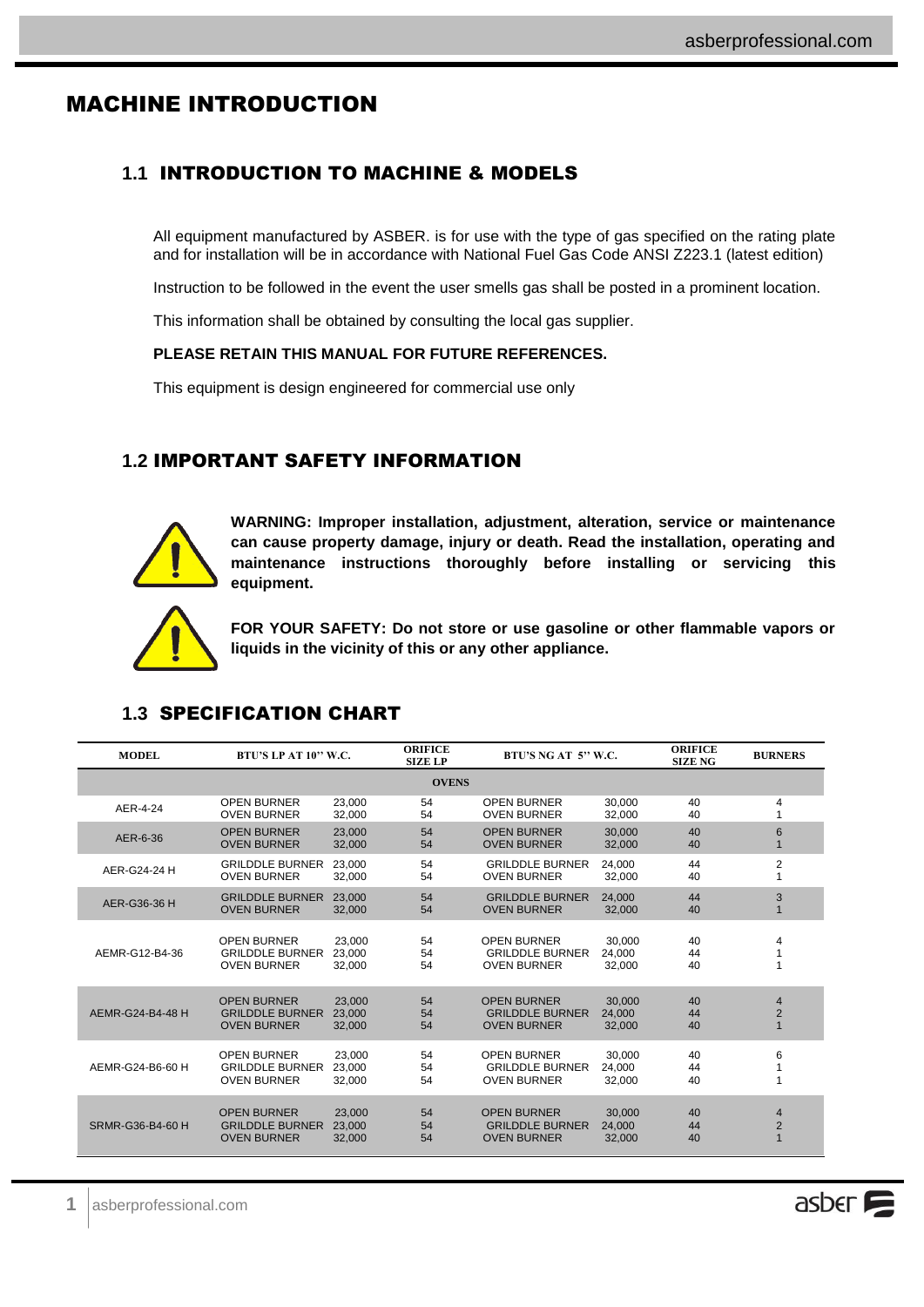# <span id="page-3-0"></span>INSTALLATION

- 2.1 Transport, handling, unpacking, location.
- 2.2 Manufacturer's identification label description.
- 2.3 Installation and assembly.
- 2.4 Gas Connections

## <span id="page-3-1"></span>**2.1** Transport, handling, unpacking, location

Upon receiving your new ASBER Equipment, check the package and the machine for any damages that may have occurred during transportation. Visually inspect the exterior of the package. If damaged, open and inspect the contents with the carrier. Any damage should be noted and reported on the delivering carrier's receipt.

In the event that the exterior is not damaged, yet upon opening, there is concealed damage to the equipment notify the carrier immediately. Notification should be made verbally as well as in written form. Request an inspection by the shipping company of the damaged equipment. Retain all crating material until inspection has been made. Finally, contact the dealer through which you purchased the unit.

## <span id="page-3-2"></span>**2.2** Manufacturer's identification label description

Information on this plate includes the model, serial number, BTU / hour input of the burners operating gas pressure in inches WC, and whether the appliance is orifices for natural or propane gas.

When communicating with factory about a unit or requesting for special parts or information, Rating plate data is essential for proper identification.

#### **ASBER COOKING APPLIANCES MUST BE CONNECTED ONLY TO THE TYPE OF GAS IDENTIFIED ON THE RATING PLATE**

| Model    | $\overline{a}$ sber<br>MODEL NO. AEF-4050                                                                                                                                                                                                                                                                                                                                                                                                                                                                                                                             |                                                               | Industrial Tres Naciones, 2a Etapa.<br>San Luis Potosí, S.L.P., México C.P.78395<br><b>SERIE: 14080002M</b> |                                                   | Serial Number |
|----------|-----------------------------------------------------------------------------------------------------------------------------------------------------------------------------------------------------------------------------------------------------------------------------------------------------------------------------------------------------------------------------------------------------------------------------------------------------------------------------------------------------------------------------------------------------------------------|---------------------------------------------------------------|-------------------------------------------------------------------------------------------------------------|---------------------------------------------------|---------------|
| Gas Type | <b>NATURAL GAS</b><br><b>GAS TYPE:</b><br><b>INPUT RATE: BTU/H</b><br><b>MANIFOLD PRESSURE:</b>                                                                                                                                                                                                                                                                                                                                                                                                                                                                       | <b>LP GAS</b><br><b>10 INCH W.C.</b>                          | <b>TOTAL BTU'S: 114 000</b>                                                                                 | <b>NATURAL GAS</b><br>5 INCH W.C.                 |               |
|          | <b>OPEN BURNER:</b>                                                                                                                                                                                                                                                                                                                                                                                                                                                                                                                                                   | <b>BTU</b><br><b>ORIFICE</b><br>52<br>30000                   | <b>BTU</b><br>35000                                                                                         | <b>ORIFICE</b><br>36                              |               |
|          | <b>INTENDED FOR OTHER THAN HOUSEHOLD</b><br>THIS APPLIANCE IS EQUIPPED FOR LP GAS FOR CONVERSION TO NATURAL GAS<br>SEE INSTRUCCTION ON USE CARE GUIDE<br>ANSIZ83.11b CSA 1.8b-(2009b) FOOD SERVICE EQUIP AND ANSI/NSF STD 4<br><b>COMBUSTIBLE</b><br><b>NON</b><br><b>SIDES</b><br><b>6 Inches</b><br><b>REAR</b><br>6 Inches                                                                                                                                                                                                                                         | <b>COMBUSTIBLE</b><br>0 Inches<br>0 Inches<br><b>Intertek</b> |                                                                                                             | 01072006COL-001 1084902MEX-001<br><b>Intertek</b> |               |
|          | $M$ O D E L O : AEF-4050 NG<br>$S$ E R I E : 14080002M<br>WARNING: IMPROPER INSTALLATION, ADJUSMENT, ALTERATION, SERVICE OR                                                                                                                                                                                                                                                                                                                                                                                                                                           |                                                               |                                                                                                             |                                                   |               |
|          | MAINTENANCE CAN CAUSE PROPERTY DAMAGE. INJURY OR DEATH. READ THE<br>INSTALLATION, OPERATING AND MAINTENANCE INSTRUCTIONS THOROUGHLY<br>BEFORE INSTALLING OR SERVICING THIS EQUIPMENT                                                                                                                                                                                                                                                                                                                                                                                  |                                                               |                                                                                                             |                                                   |               |
|          | SET THE THERMOSTAT AND THE GAS TAP DIAL ON THE COMBINATION GAS VALVE TO<br>THE "OFF" POSITION, WAIT FOR FIVE MINUTES, TURN GAS TAP DIAL ON THE<br>COMBINATION GAS VALVE TO "PILOT" POSITION, DEPRESS THE GAS TAP DIAL AND<br>APPLY A LIGHTED MATCH OR TAPER TO THE PILOT, HOLD THE GAS TAP DIAL<br>DEPRESSED FOR ABOUT 30 SECONDS OR UNTIL PILOT STAYS LIT BEFORE RELEASING, IF<br>THE PILOT DOES NOT STAY LIT. REPEAT STEP 4 AND 5. TURN GAS TAP DIAL ON THE<br><b>DMBINATION GAS VALVE TO "ON" POSITION. TURN THE THERMOSTAT TO THE DESIREP</b><br><b>PERATURE.</b> |                                                               |                                                                                                             |                                                   |               |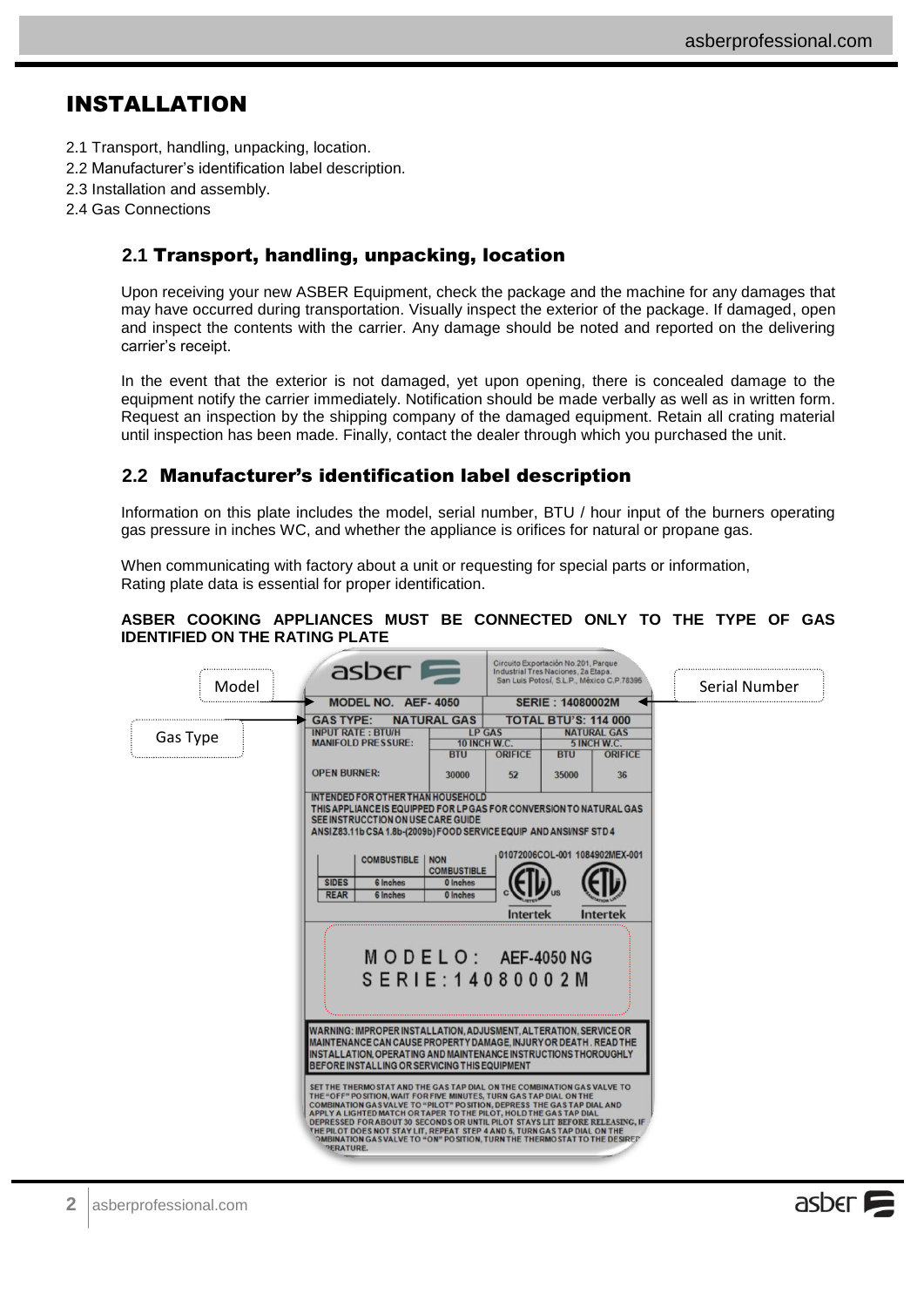## <span id="page-4-0"></span>**2.3** Installation and assembly

#### **SHIPPING DAMAGE CLAIM PROCEDURE**

The equipment is inspected and crated by skilled personnel before leaving our factory. The transportation company assumes full responsibility for safe delivery upon acceptance of this equipment. If shipment arrives damaged:

**Visible loss or damage:** Note on freight bill or express delivery and signed by person making delivery.

**File claim for damages immediately**: Regardless of extent of damages.

**Concealed loss or damage:** If damage is noticed after unpacking, notify Transportation Company immediately and file "Concealed Damage"claim with them. This should be done within (15) days from date of delivery made to you. Retain container for inspection.

#### 2.3.1 UNCRATING

<span id="page-4-1"></span>Cut and remove the outer packaging. Cut the (4) clamps that hold the equipment to the skid lift the unit off the skid.

#### 2.3.2 INSTALLATION OF LEGS

#### <span id="page-4-2"></span>**LEGS ASSEMBLY:**

 Mount Legs on bottom of product, the appliance may be further leveled with adjustment in the foot of the leg.

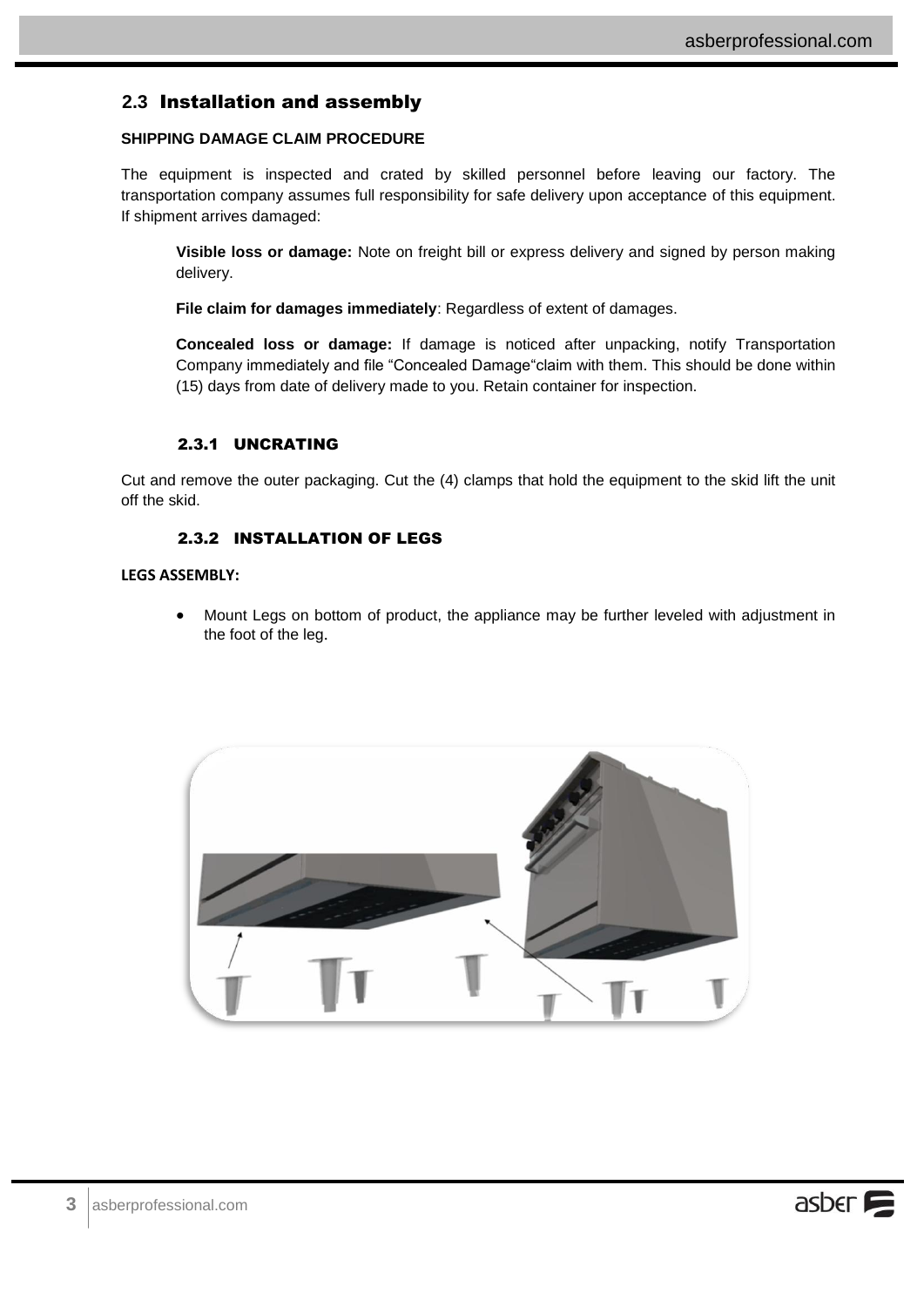## <span id="page-5-0"></span>**2.4** Gas Connections

The gas supply (service) line must be the same size or greater than the inlet line of the appliance. ASBER appliances use a ¾" NPT inlet.

Pipe joint compound must be resistive to Natural or LP gas.

For equipment using propane gas do not install supply lines with a diameter less than  $\frac{1}{2}$  under any circumstances.

All connections must be tested with a soapy water solution before lighting any pilots.

<span id="page-5-1"></span>The appliance shall be connected to the fuel gas for which it was designed. No attempt shall be made to convert the appliance from the gas specified on the rating plate for use with a different gas without consulting the installation instructions, the serving gas supplier, or the appliance manufacturer for complete instructions.

#### 2.4.1 MANUAL SHUT OFF VALVE

This installer supplied valve must be in the gas service line ahead of the appliance regulator in the gas stream and in a position accessible in the event of an emergency.

#### <span id="page-5-2"></span>2.4.2 PRESSURE REGULATOR

Commercial cooking equipment must have a pressure regulator on the incoming service line for safe and efficient operation; the gas pressure regulator supplied by ASBER must be installed at the gas inlet of each piece of equipment.

The regulators supplied along with ASBER appliances, will have 3/4"inlet/outlet openings and are adjusted at the factory for 5" WC (natural gas) or 10" WC (propane gas) depending on customer's ordering instructions.

Prior to connecting the regulator, check the incoming line pressure, as these regulators can only withstand a maximum pressure of  $\frac{1}{2}$ " PSI (14"WC). If the line pressure is beyond this limit, a step down regulator will be required.

The arrow shown on the bottom of the regulator body shows the gas flow direction, it should point downstream to the appliance. The BLUE air vent cap on the top is part of the regulator and should not be removed.

Any adjustments to the regulator should be made by qualified service personnel only with the proper equipment.

#### <span id="page-5-3"></span>2.4.3 THIS APPLIANCE IS EQUIPPED FOR NATURAL GAS.

This appliance is equipped with orifices sized (# 36) for operation with natural gas.

For conversion to LP (PROPANE) gas see instruction plate in the appliance. Gas conversion must be performed by qualified or authorized personnel. Orifices (#52) necessary for LP (PROPANE) and regulator for conversion are provided on accessory box.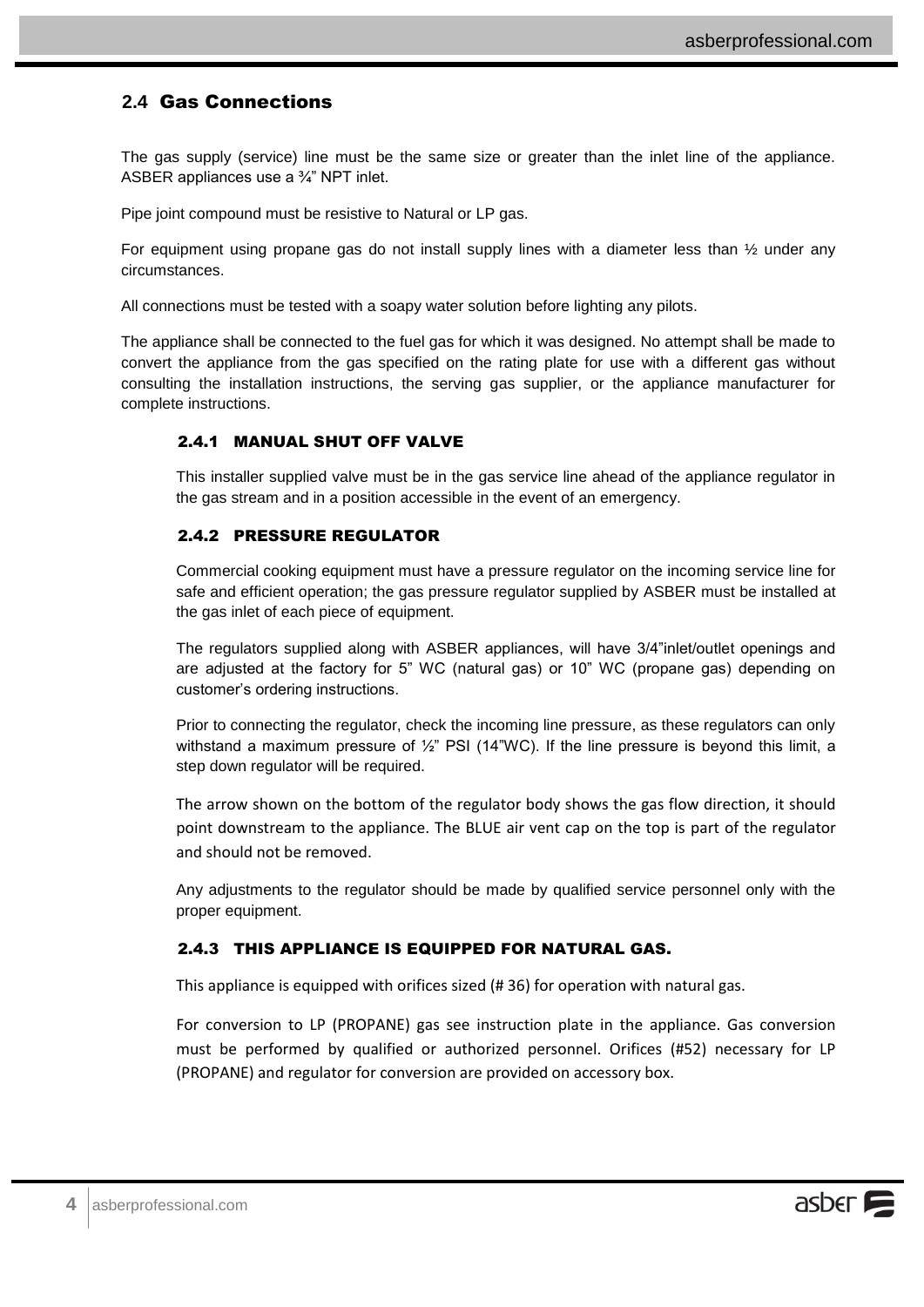## 2.4.4 PRESSURE REGULATOR CONVERSION

<span id="page-6-0"></span>

*Failure to install the pressure regulator will void the appliance warranty*

The fryer needs to be restrained to prevent tipping when installed in order to avoid the splashing of hot liquid. Install the fryer connection to a battery of appliances or installing the fryer in an alcove, or by separate means, such as adequate ties

## <span id="page-6-1"></span>**2.5** Location

• Installation of the equipment should be performed by qualified, certified, and authorized personnel who are familiar and experienced with local installation codes.

- Before Installation please read instructions completely and carefully.
- Do not remove permanently affixed labels, warnings or plates from the product.
- Please observe all local and national codes and ordinances
- Installation must conform with local codes, or in the absence of local codes, the National

Fuel Gas Code, ANSI Z223.1 (latest edition)

• The appliance must be isolated from gas supply piping system, by closing its individual manual shut off valve during any pressure testing of the gas supply piping system at test pressure equal to or less than  $\frac{1}{2}$  psi (3.45kpa)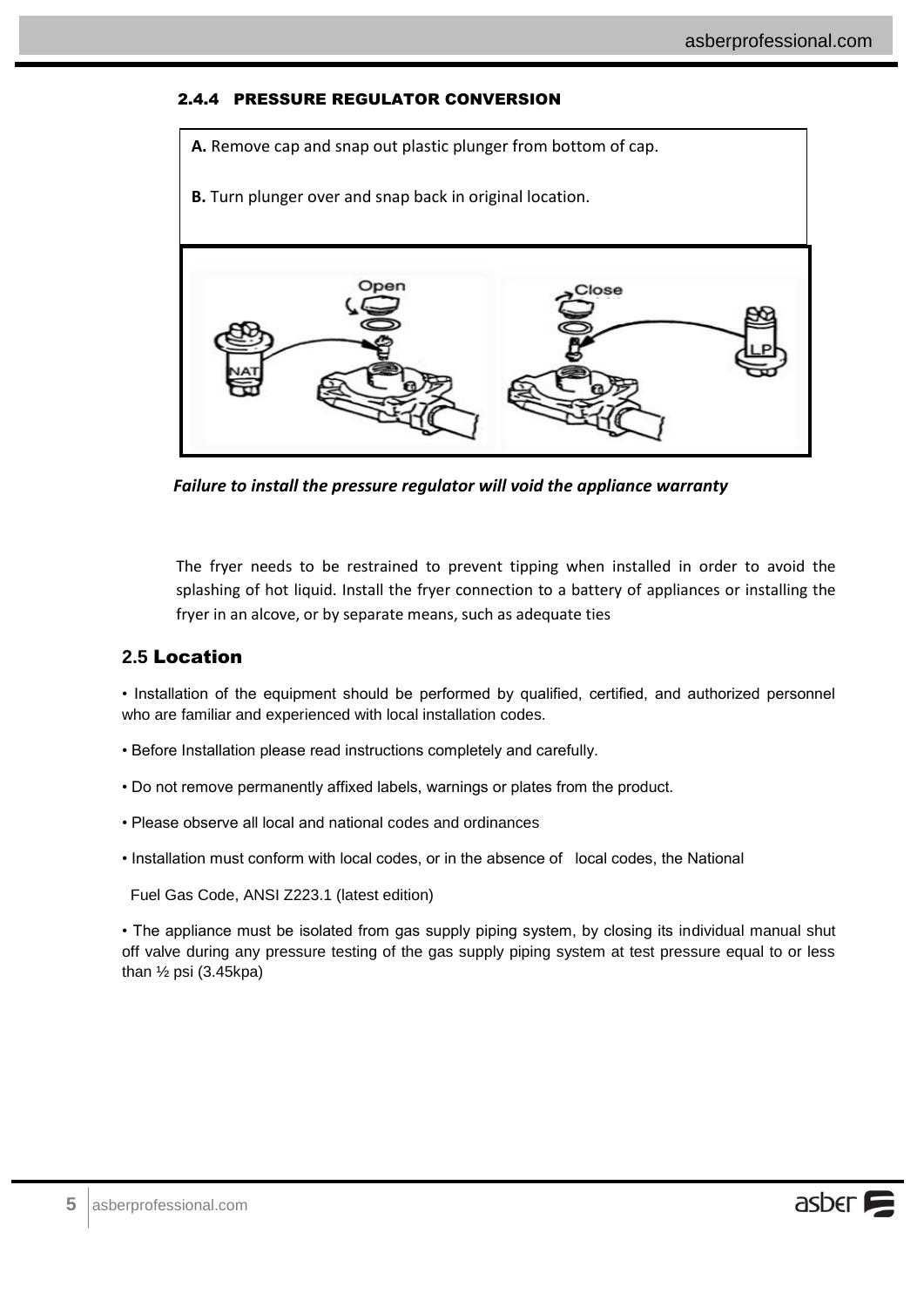## <span id="page-7-0"></span>**2.6** CLEARANCES

The appliance area must be kept free and clear of all combustibles

SRR, SRMR Series products are for installation in Non-Combustible locations only.

|              | <b>COMBUSTIBLE</b> | <b>NON COMBUSTIBLE</b> |
|--------------|--------------------|------------------------|
| <b>SIDES</b> | 12 Inches          | 0 Inches               |
| <b>REAR</b>  | 8 Inches           | 0 Inches               |
| <b>FLOOR</b> | 6 Inches           | 0 Inches               |

## <span id="page-7-1"></span>**2.7** AIR SUPPLY & VENTILATION

The area in front of, around and above the appliance must be kept clear to avoid any obstruction of the flow of combustion and ventilation air.

Adequate clearance must be maintained around the appliance for easy servicing. Provision should be made for any commercial, heavy-duty cooking appliance exhaust combustion waste products to the outside of the building. Usual practice is to place the appliance under an exhaust hood, which should be constructed in accordance to the local codes. Strong exhaust fans in this hood or in the overall air conditioning system can produce a slight vacuum in the room and / or cause air drafts, either of which can interfere with the pilot or burner performance and could be difficult to diagnose. Air movement should be checked during installation. Air openings or baffles may have to be provided in the room, if pilot or burner outage problem persists.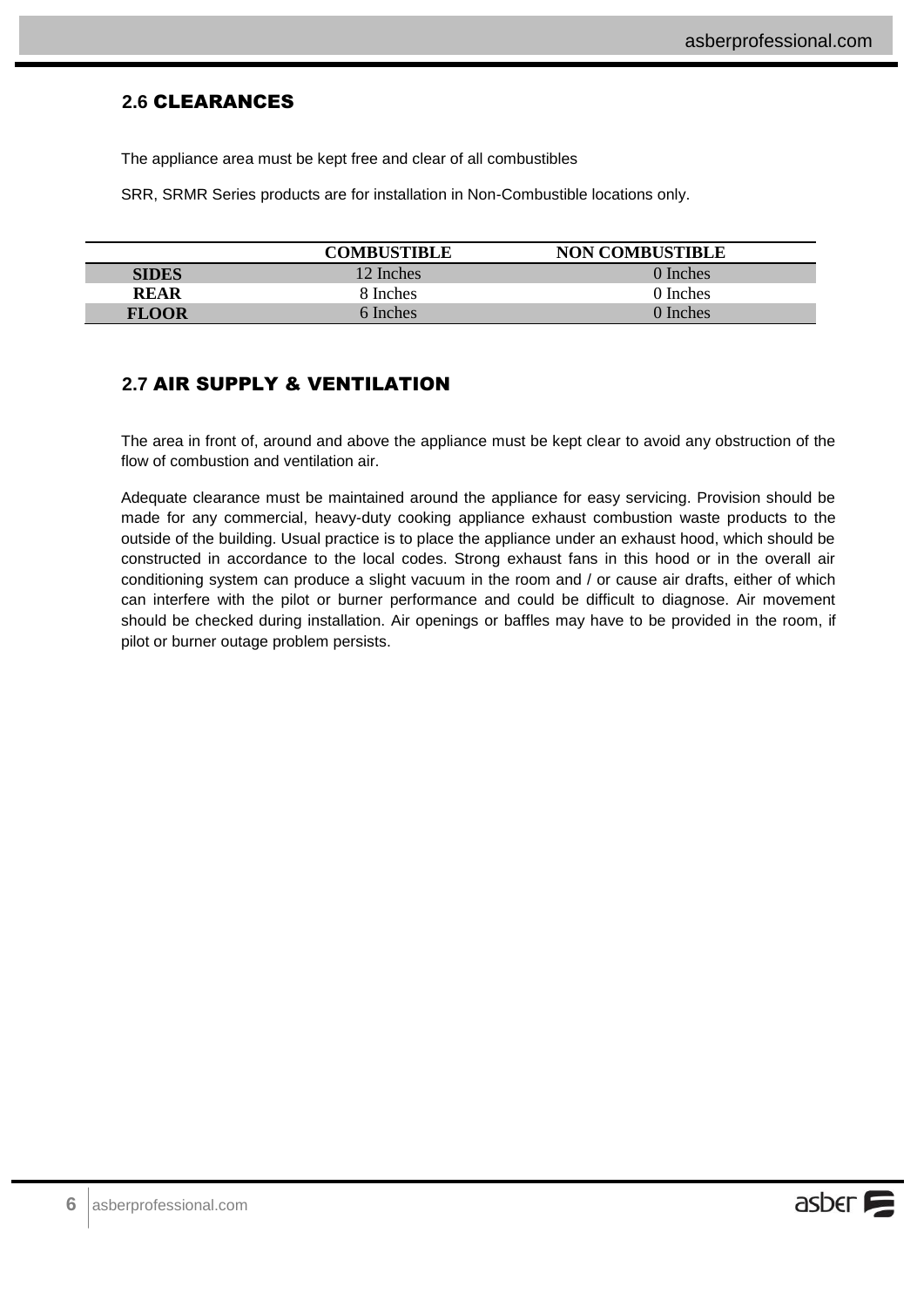# <span id="page-8-0"></span>**OPERATION**

3.1 General information. 3.2 Lighting Instructions. 3.3 Daily Shut-Down.

## <span id="page-8-1"></span>**3.1** General information.

Operation of this equipment must be performed by qualified or authorized personnel who have read and are familiar with the functions of the equipment.

## **WARINING**

Hot oil and hot surfaces can cause severe burns. Use caution when operating the fryer.

Do not attempt to move the fryer filled whit hot oil or shortening.

Do not go near the area directly above the flue when fryer is operation.

Severe burns may be caused.

Drain hot oil in metal containers, do not use plastic buckets or glass containers.

## <span id="page-8-2"></span>**3.2** LIGHTING INSTRUCTIONS

- 1. Set the thermostat and the gas tap dial on the combination gas valve to the "OFF" position.
- 2. Wait for five minutes.
- 3. Turn gas tap dial on the combination gas valve to "Pilot" position.
- 4. Depress the gas tap dial and apply a lighted match or taper to the pilot.
- 5. Hold the gas tap dial depressed for about 30 seconds or until pilot stays lit before releasing.
- 6. If the pilot does not stay lit, repeat step **4 and 5.**
- 7. Turn gas tap dial on the combination gas valve to "on" position.
- 8. Turn the thermostat to the desired temperature.

## <span id="page-8-3"></span>**3.3** DAILY SHUT-DOWN

At the end of the day, turn the gas tap dial on the combination gas valve and the thermostat to OFF position. Where applicable turn the power switch to OFF position. Filter the oil in all fryers.

## <span id="page-8-4"></span>**3.4** TOP BURNERS

All top section burners are equipped with constant burning pilots. These are to be manually lighted immediately after the gas is turned on and can be rechecked for proper adjustment. All adjustments can be made with a screw driver to the brass pilot valve accessible through the valve cover.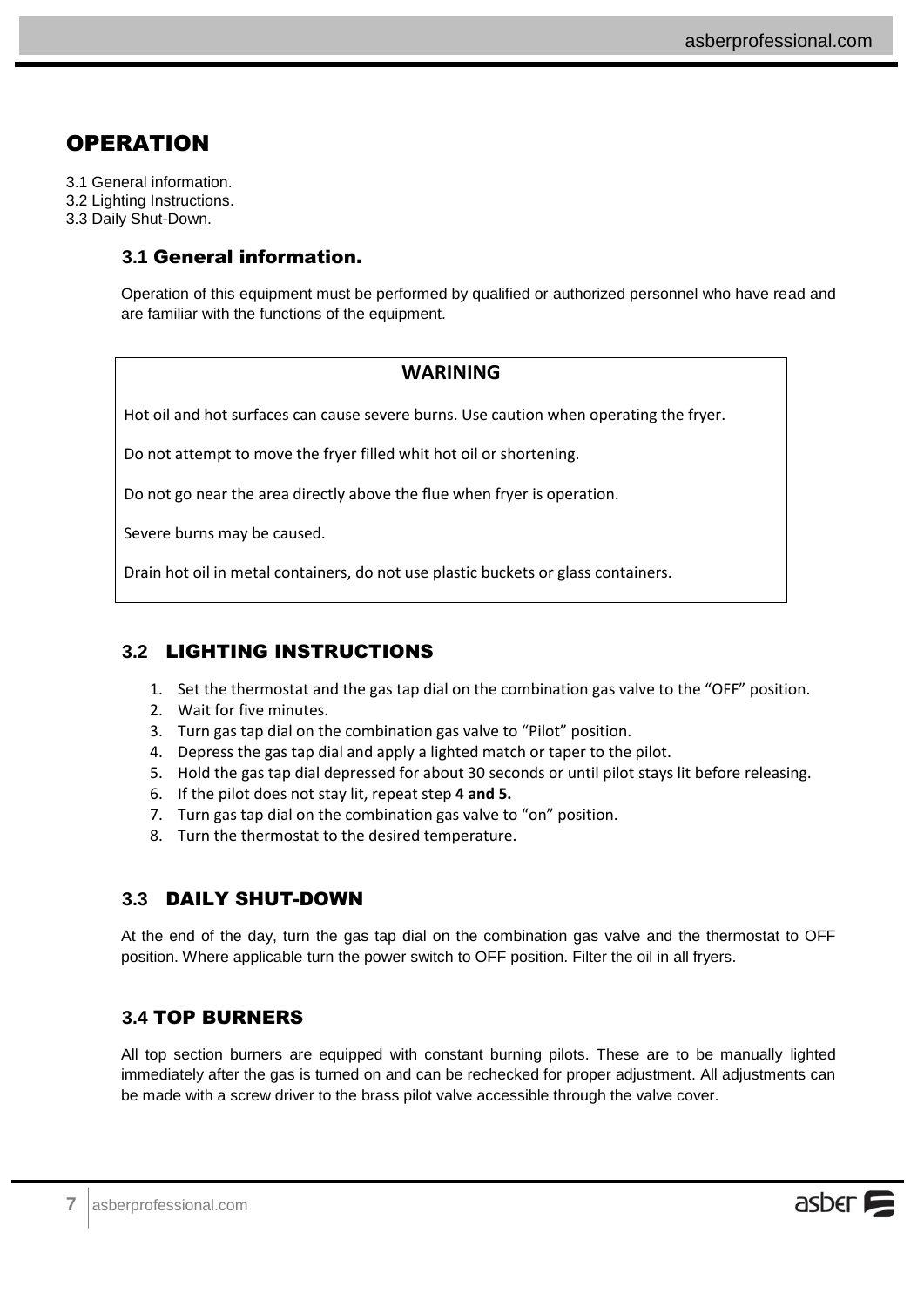## <span id="page-9-0"></span>**3.5** GRIDDLE

The pilot should be lighted immediately after the gas is turned on and the system is checked for leaks. The pilot can be reached with a long match through the valve cover, or by lifting the plate upward and accessing through the top. Adjustment of the pilot flame can be made with a screwdriver to the pilot valve, accessible through the valve cover.

#### <span id="page-9-1"></span>3.5.1 BEFORE 1st USE (GRIDDLE)

- Clean the griddle surface thoroughly with hot, soapy water to remove factory applied protective oil coating.
- Rinse with a mixture of ½ cup vinegar to one quart water.
- Spread unsalted solid shortening or liquid frying compound evenly over the entire griddle surface.
- Turn ON griddle burners to medium and wait until the shortening begins to smoke, then turn the burners 0FF.
- Rub the new melted shortening into the griddle surface with burlap, moving in the direction of the surface' s polish marks and covering the entire surface.
- Allow the griddle to cool.
- When the griddle is cool after the second seasoning, wipe it with a thin film of shortening or cooking oil.

## <span id="page-9-2"></span>**3.6** OVEN

Pilot gas is tapped from the main burner manifold pipe, routed through tubing to a pilot safety valve, and then to the pilot burner. Gas flow is controlled by the safety valve.

Oven pilot lighting or relighting is to be completed in the following sequence:

- 1. Turn the oven thermostat knob and oven manual shut-off valve to "off" and wait 5 minutes.
- 2. Remove the oven´s lower kick plate by lifting up and out.
- 3. Make sure any accumulate gas has dispersed. Since propane gas is heavier than air, check near the floor area for the odor of propane gas before attempting to light any pilot burners.
- 4. Depress the red button on the safety valve and hold it in throughout the lighting (piezoelectric) procedure
- 5. Apply a lit match to the pilot burner head.
- 6. Continue to depress the safety valve button until the pilot remains lit when released.
- 7. If pilot are extinguished, repeat steps 4 through 6 above.
- 8. Turn the oven manual shut-off valve and oven thermostat knob to "on" and set to desired temperature setting, watch to make sure the oven burner ignites from the pilot and that there are no yellow flames from the burner.
- 9. For complete shutdown turn thermostat and manual valve to "off" position.

NOTE: It may be necessary to relight the pilot several times until the lines are purged of any trapped air and a constant gas flow is attained.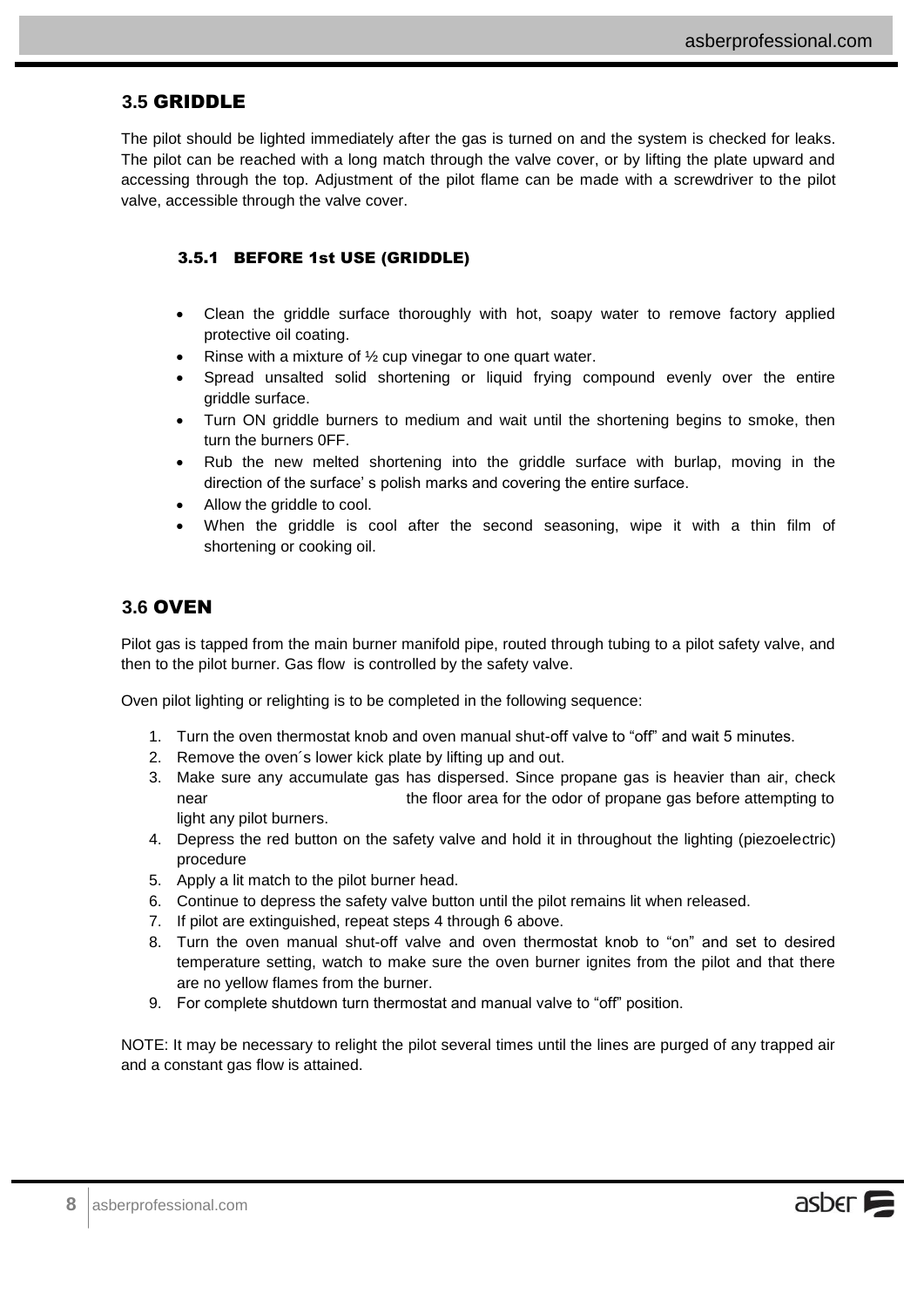# <span id="page-10-0"></span>MAINTENANCE

4.1 Cleaning

## <span id="page-10-1"></span>**4.1** CLEANING

<span id="page-10-2"></span>For continued performance efficiency and longevity of your Fryer it is essential to carry out a good maintenance program.

#### 4.1.1 DAILY

#### OPEN BURNERS / HOT PLATES

- 1. Remove all top grates.
- 2. Lift off the burners heads and venturies by raising the head slightly, sliding to the rear and lifting upwards.
- 3. Wash off the above in hot soapy water.
- 4. Re-install parts in the reverse order.

#### GRIDDLES

- 1. Scrape with a nylon griddle scraper to remove the cooked spills. When absolutely necessary use a fine grained stone to scrape.
- 2. Wipe away any griddle stone dust and food particles with burlap.
- 3. Wash with hot, soapy water, and then rinse with vinegar and water.
- 4. Rinse again with clear water.
- 5. Re-oil with shortening or liquid frying compound.
- 6. DO NOT FLOOD A HOT GRIDDLE WITH COLD WATER. This could cause warping and griddle plate to crack.

#### **OVENS**

On initial installation, turn the oven to 250°F degrees and operate for about 1 hour, then reset the thermostat to its maximum and operate for another hour. This will drive off any solvents remaining in the unit. At the end of this second hour, turn the thermostat OFF, open the door and allow the unit to cool. Oven should then be thoroughly washed using hot, soapy water before being used.

## <span id="page-10-3"></span>4.1.2 STAINLESS STEEL PARTS

Do not use steel wool, abrasive cloths, cleansers or powders to clean stainless steel surfaces. All stainless steel parts should be wiped regularly with hot soapy water during the day and a stainless steel liquid cleaner at the end of the day. To remove encrusted materials, soak in hot water to loosen the material, and then use a wood or nylon scraper. NOT USE a metal knife, spatula, or any other metal tool to scrape stainless steel. Scratches are almost impossible to remove.

**Contact the factory, factory representative or a local service company to perform all Maintenance and Service Repairs.**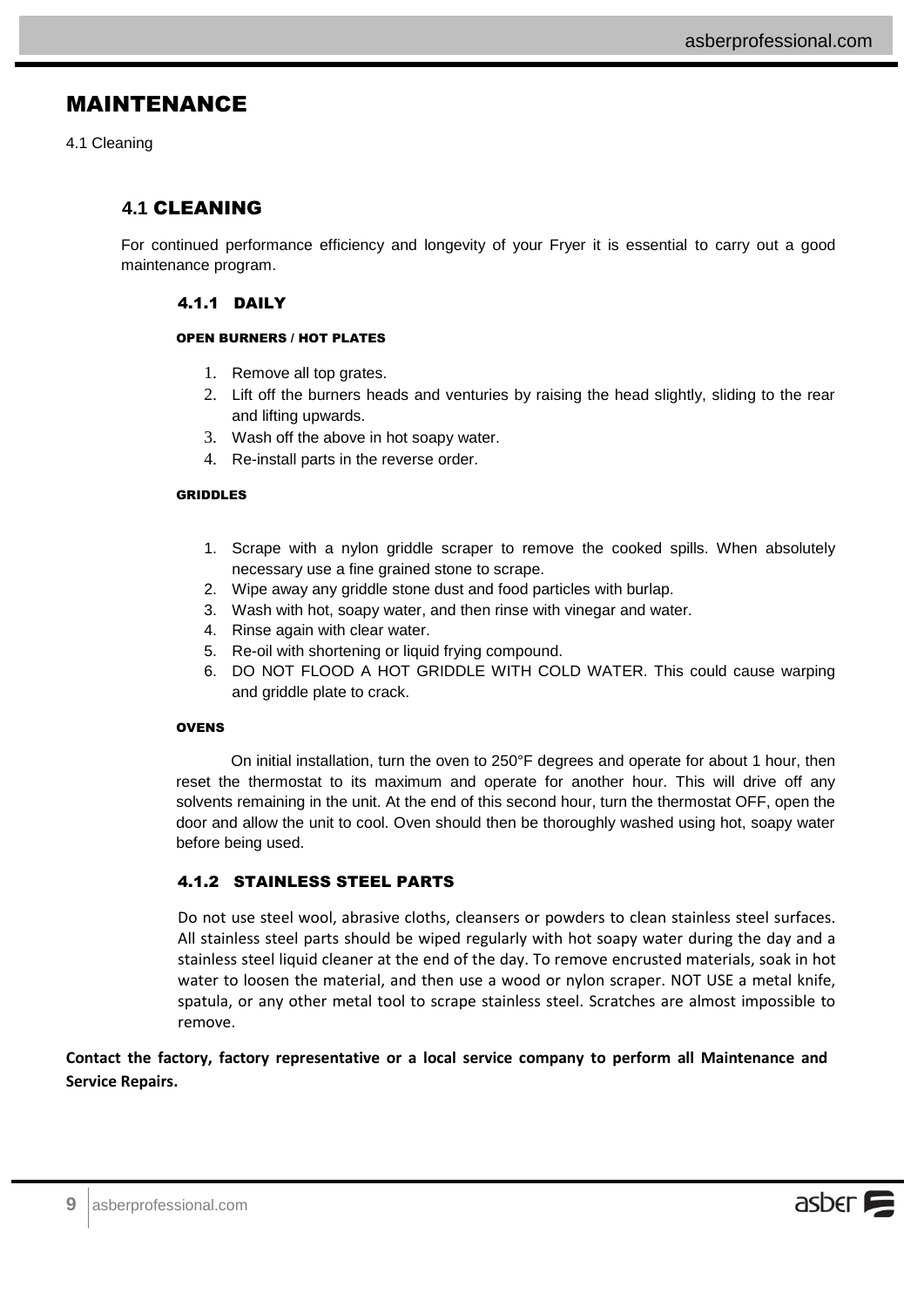# <span id="page-11-0"></span>TROUBLE SHOOTING

| <b>PROBLEM</b>                                    | <b>PROBLEM CAUSE</b>                                                                                                         | <b>SOLUTION</b>                                                                     |  |  |
|---------------------------------------------------|------------------------------------------------------------------------------------------------------------------------------|-------------------------------------------------------------------------------------|--|--|
| <b>BURNER AND/OR PILOTS</b><br><b>NOT TURN ON</b> | <b>GAS SUPPLY TO COOKING</b><br><b>EQUIPMENT IS OFF</b>                                                                      | <b>TURN ON GAS SUPPLY</b>                                                           |  |  |
|                                                   | <b>GAS TYPE</b>                                                                                                              | <b>VERIFY CORRECT GAS</b>                                                           |  |  |
| UNIT PRODUCING CARBON                             | <b>GAS SUPPLY PRESURE</b>                                                                                                    | <b>CONTACT LOCAL GAS</b><br><b>SUPPLIER</b>                                         |  |  |
| <b>DEPOSITS</b>                                   | PRIMARY AIR NOT<br><b>ADJUSTED PROPERLY</b>                                                                                  | <b>ADJUST AIR SHUTTER</b>                                                           |  |  |
|                                                   | <b>ORIFICE TOO BIG</b>                                                                                                       | <b>VERIFY ORIFICE SIZE</b>                                                          |  |  |
|                                                   | PILOT FLAME NOT<br><b>ADJUSTED</b>                                                                                           | <b>ADJUST PILOT FLAME</b>                                                           |  |  |
|                                                   | <b>DRAFT CURRENTS NEAR</b><br><b>EQUIPMENT</b>                                                                               | <b>FIX DRAFT</b>                                                                    |  |  |
| PILOT WILL NOT REMAIN LIT                         | <b>NOT ENOUGH VENTILATION</b>                                                                                                | <b>CONTACT HVAC</b><br><b>CONTRACTOR</b>                                            |  |  |
|                                                   | <b>DEBRIS OR GREASE</b><br><b>CLOGGING PILOT BURNER</b>                                                                      | <b>CLEAN DEBRIS AND GREASE</b><br><b>FROM PILOT BURNER</b>                          |  |  |
| <b>EXCESSIVE FLARE-UP</b>                         | <b>OVERLOAD OF OIL AND</b><br><b>LEFTOVERS</b>                                                                               | CLFAN AND PRFPARF PAN                                                               |  |  |
|                                                   | <b>ORIFICES DIRTY/CLOGGED</b>                                                                                                | <b>CLEAN ORIFICE, MAKE SURE</b><br>THERE IS NO RESTRICTION<br>IN THE ORIFICE BURNER |  |  |
|                                                   | <b>LOW GAS PRESSURE</b>                                                                                                      | <b>INCREASE GAS PRESSURE</b><br>TO 5" WC (NAT) OR 10" WC<br>(L.P.)                  |  |  |
| <b>NOT HEATING PROPERLY</b>                       | <b>GRATES DIRTY/CLOGGED</b>                                                                                                  | <b>CHECK AND CLEAN TOP</b><br><b>GRATES</b>                                         |  |  |
|                                                   | IF THE VENTILATION IS TO<br><b>STRONG IT WILL DRAFT</b><br><b>HEAT FROM THE</b><br><b>COOKING/BROILING</b><br><b>SURFACE</b> | <b>CALL HVAC CONTRACTOR</b>                                                         |  |  |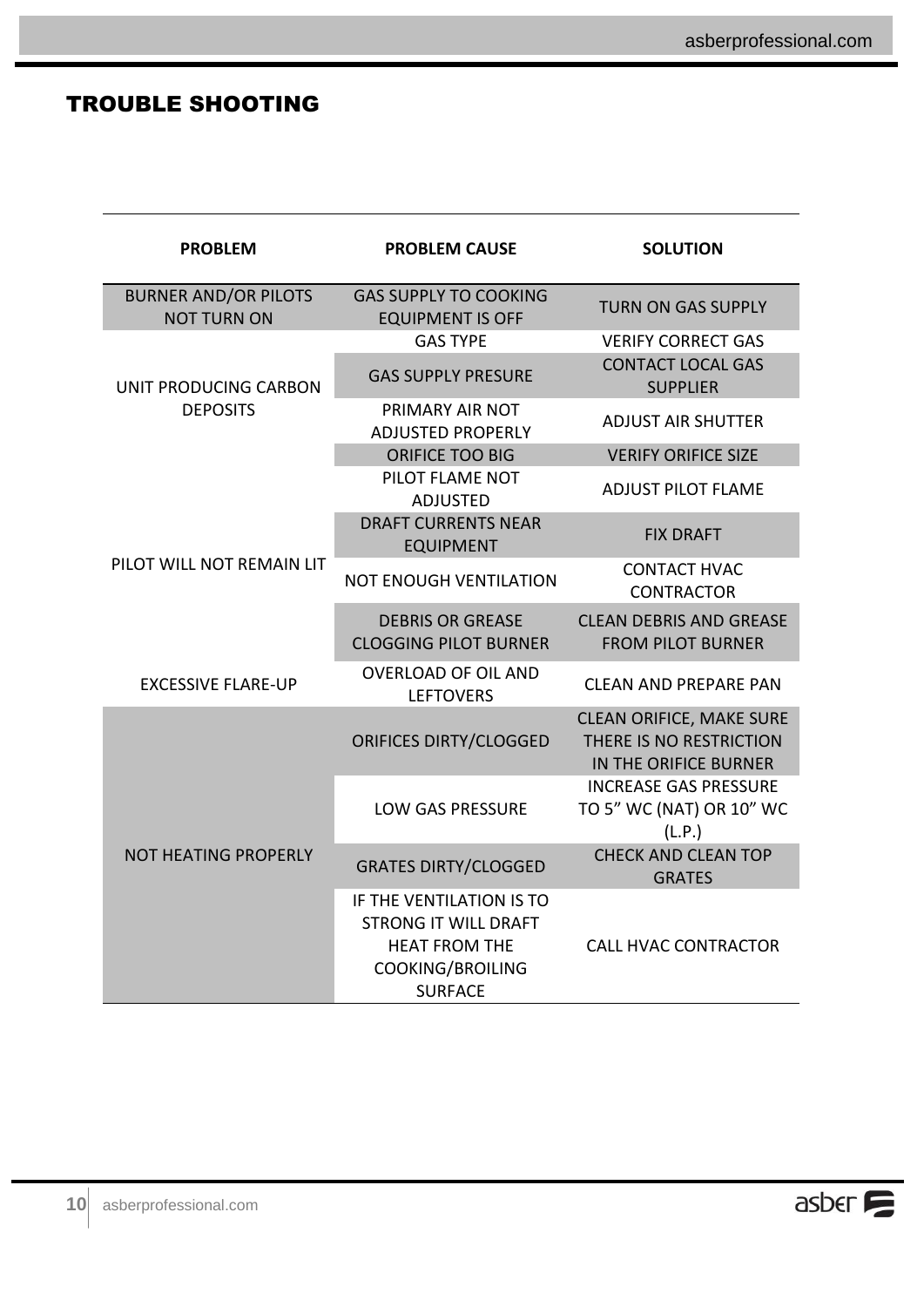# <span id="page-12-0"></span>WARRANTY

## <span id="page-12-1"></span>**5.1** Limited Warranty

ASBER warrants its new product(s) to be free from defects in material and workmanship for a period of one (1) year from the original date of installation not to exceed 15 months from date of shipment from our factory. Equipment sold and installed for residential use, or outside the continental US is excluded from this warranty.

This warranty is limited to product(s) sold to the original commercial user. The liability of ASBER is limited to, at ASBER's option, the repair or replacement of any part (ground shipping only) found by ASBER to be warranted herein. ASBER shall bear the normal labor charges for repair of replacement to the extent that such repair or replacement is performed within (2) two hours or up to 100 miles total of the office of an authorized service agency, within the continental US and during regular (straight time) hours. Travel outside of the (2) two hours or 100 miles, and any work performed at overtime or weekend rates would be the responsibility of the owner/user. Defective parts must be returned to ASBER, freight pre-paid, for Warranty inspection.

ASBER assumes no responsibility for any product not installed properly in accordance with the instructions supplied with the equipment by an authorized representative. Any equipment which has been modified by unauthorized personnel or changed from its original design is not covered under this warranty. Furthermore, ASBER assumes no obligation for any product which has been subject to misuse, abuse or hard chemicals. Normal maintenance as outlined in the instructions is the responsibility of the owner-user and is not a part of this warranty. Normal parts wear and maintenance is also not covered by this warranty. This warranty is in lieu of any other agreement, expressed or implied, and constitutes the only warranty of ASBER with respect to the product.

This states the exclusive remedy against ASBER relating to the product(s) whether in contract or in tort or under any other legal, theory, and whether arising out of warranties, representations, instruction, installation or defects' from any cause.

ASBER shall not be liable whether in contract or in tort or under any other legal theory for loss of revenue or profit, or for any substitute use or performance or for incidental, indirect, special or consequential damages, or for any other loss or cost of similar type.

Proper installation, initial check out, air shutter adjustments, or normal maintenance such as lubrication, adjustment or calibration of controls is the responsibility of the dealer, owner-user or installing contractor and is not covered by this warranty.

Parts warranty cover – ASBER warrants all new machine parts produced authorized by ASBER to be free from defects in material and workmanship for a period of 90 days from the Warranty Commencement Date. If any defect in material and workmanship is found to exist within the warranty period ASBER will replace the defective part without charge. Defective parts become the property of ASBER.

#### **Warranty Exclusions**

Negligence or Acts of God.

- Thermostat calibrations after (30) thirty days from equipment installation due.
- Air and Gas adjustments.
- Adjustments to burner flames and cleaning of pilot burners.
- Failures caused by erratic voltages or gas supplies.
- Unauthorized repair by anyone other than an ASBER Authorized Service Center.
- Damage in shipment.
- Alteration, misuse or improper installation.
- If serial number has been removed or altered.
- Thermostats and safety valves with broken capillary tubes.
- Ordinary wear and tear.